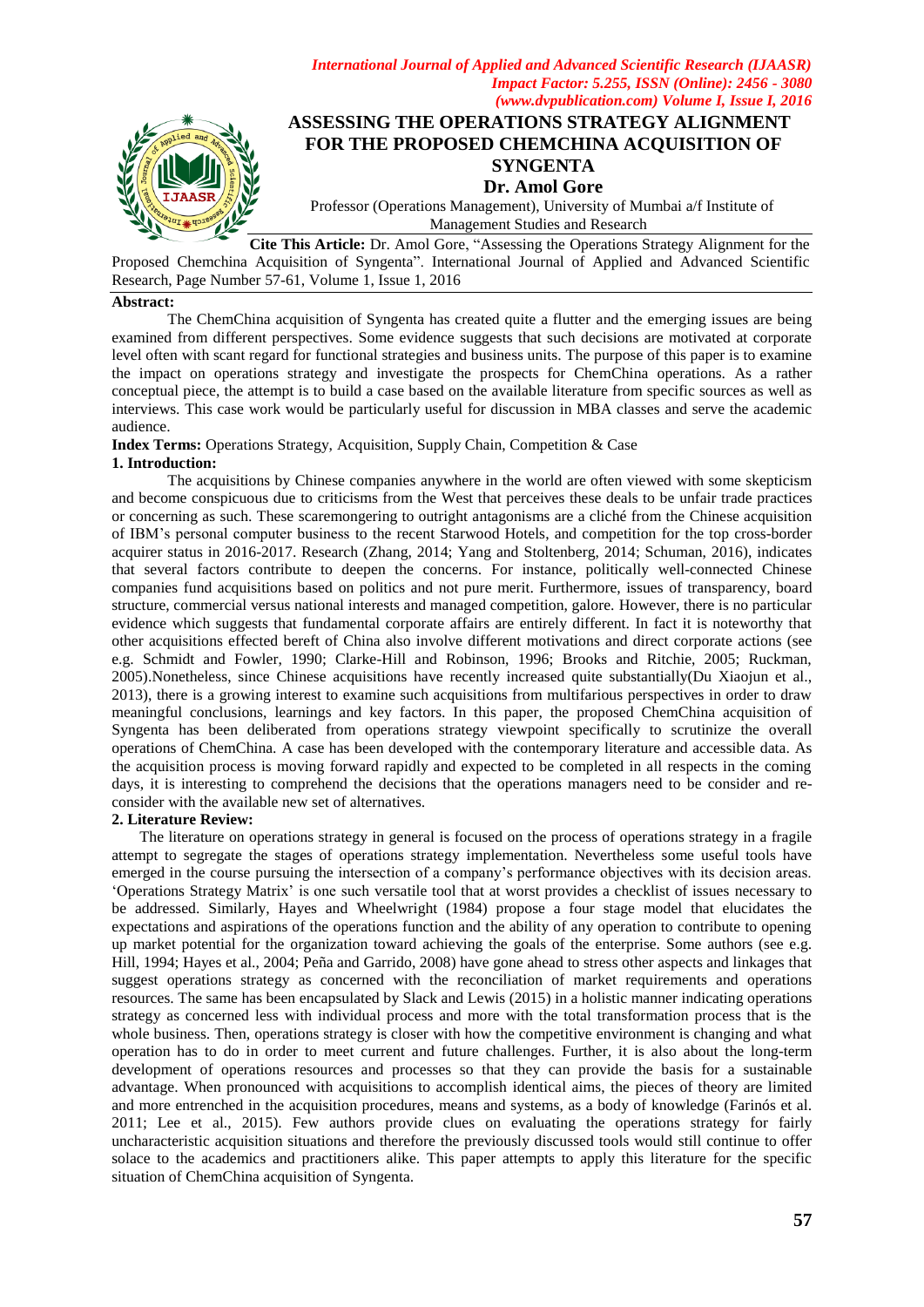#### **3. Methodology:**

A single case study approach has been adopted in this paper. The reason for adopting such an approach is that it permits a closer and more detailed observation of the developmental life cycle apart from the particular interesting phenomenon of Chinese company acquiring a major agribusiness company. Moreover, the case study observations of this sort are well suited to topics where the phenomena are poorly understood and characterized (Thomas et al., 2012; Yin, 1994) or tools are rather restricted. Also, according to Meredith (1998), the explanation of quantitative findings and the construction of theory based on those findings will ultimately have to be based on qualitative understanding and hence case research is appropriate and significant. While considering the case of ChemChina it was rather difficult to specify a research question in advance and the research was initiated with the thought that the work would enrich personally, and theory as well if feasible. The interviews conducted with two senior managers from the company have been expressed in the case as descriptive text. A similar reflection finds mention in Voss et el. (2002) treatise that suggests, "…when conducting case-based research it is not uncommon for the research question to evolve over time and for the constructs to be modified, developed or abandoned during the course of the research. This can be strength as it can allow the development of more knowledge than if there were just a fixed research question…" Apparently, the approach has limitations especially with a single case, the main limitation being the generalizability of inferences.

#### **4. Case Study:**

ChemChina has propelled forward on an inorganic growth trajectory fuelled by the ambitions of little known Chief Ren Jianx in dubbed as the dealmaker, along with the dreams of over 1.3 billion Chinese people. ChemChina started its modest journey about three decades back and later on established an empire following Ren Jianxin"s takeover of over hundred troubled chemical companies in China. Today, ChemChina or China National Chemical Corporation is a Chinese state-owned company headquartered in Beijing and operating in chemicals space that spans agrochemicals, specialty chemicals, more than 16000 kinds of electronic chemicals, chemical equipment, and rubber products. The company has several production facilities and research centres, and figures prominently in the Fortune 500 List. During 2015, ChemChina was able to buy a controlling stake in the 143 year old Italian tyre manufacturer Pirelli and now in 2016, the \$43 billion bid for the Swiss agribusiness group Syngenta marks the pinnacle. Syngenta as a proud European company formed by merger of Novartis Agribusiness and Zeneca Agrochemicals, indeed has a strong portfolio in crop protection, seeds and seed treatment, and aims to make growing crops simpler and more productive.

However, rational theorists would wonder whether these decisions have really stemmed from or taken into account and linked the corporate actions with operations strategy, and further effectively enmeshed strategies at different levels in the organization. Evidence as such insinuates that organizations that know how to develop a concerted framework for formulation of strategies and agree on a common set of priorities are more competitive in the global marketplace (Yaprak, 2011; Hada et al., 2013). Although there are divergent views on assessing operations strategy alignment and no unanimity in describing operations strategy, a more popular perspective suggests that an operations strategy must reflect the decisions taken at the top of the organization and which set the overall strategic direction of the organization. The corporate strategy should be reflected in the strategies of each business unit which should in turn inform the strategy of each business function, particularly operations. Furthermore, business strategy, operations strategy and technology strategy should be linked mutually. Then, operations strategy is a set of goals, policies and self-imposed restrictions that together describe how the organization proposes to direct and develop all the resources invested in operations so as to best fulfil its mission (see e.g. Slack and Lewis, 2015).

European proponents air other views as well mostly related to increasing globalization and innovation necessity triggered by the rise of China and India as international players. Typically, firms in conservative European industries exposed to increased competition from China respond by enhancing their innovation and information technology intensity (Autor et al., 2016). In this decade, the advent of technological changes and transformation of operations and supply chain management with e-business have given rise to speculations about re-conceptualizing business. Nevertheless it must be realized that with evolving industry dynamics, a short-term match between operations capabilities and current markets is unlikely to result in a sustainable competitive advantage. Therefore, arguments deem it worthwhile to assess the operations strategy alignment in major companies especially those in developing countries as defined by the World Bank, focused on acquisition in shifting markets trends, the proposed ChemChina acquisition of Syngenta being a case in point.

Syngenta brings to the table its technological prowess, agronomic expertise and ability to bring strong new products to market combining genetics and chemistry to create new solutions. Its' Good Growth Plan' commits to help grow more food using fewer resources while protecting nature and helping people in rural communities live better lives. Already Syngenta has established a foundation with fungicide technology, corn enzyme technology, water optimization technology to enable rice farmers improve productivity, biological control of cyst nematodes, and weed resistance solutions. However, the current decade is not about firms that just build upon foundations of product technology excellence rather it is about management, integration and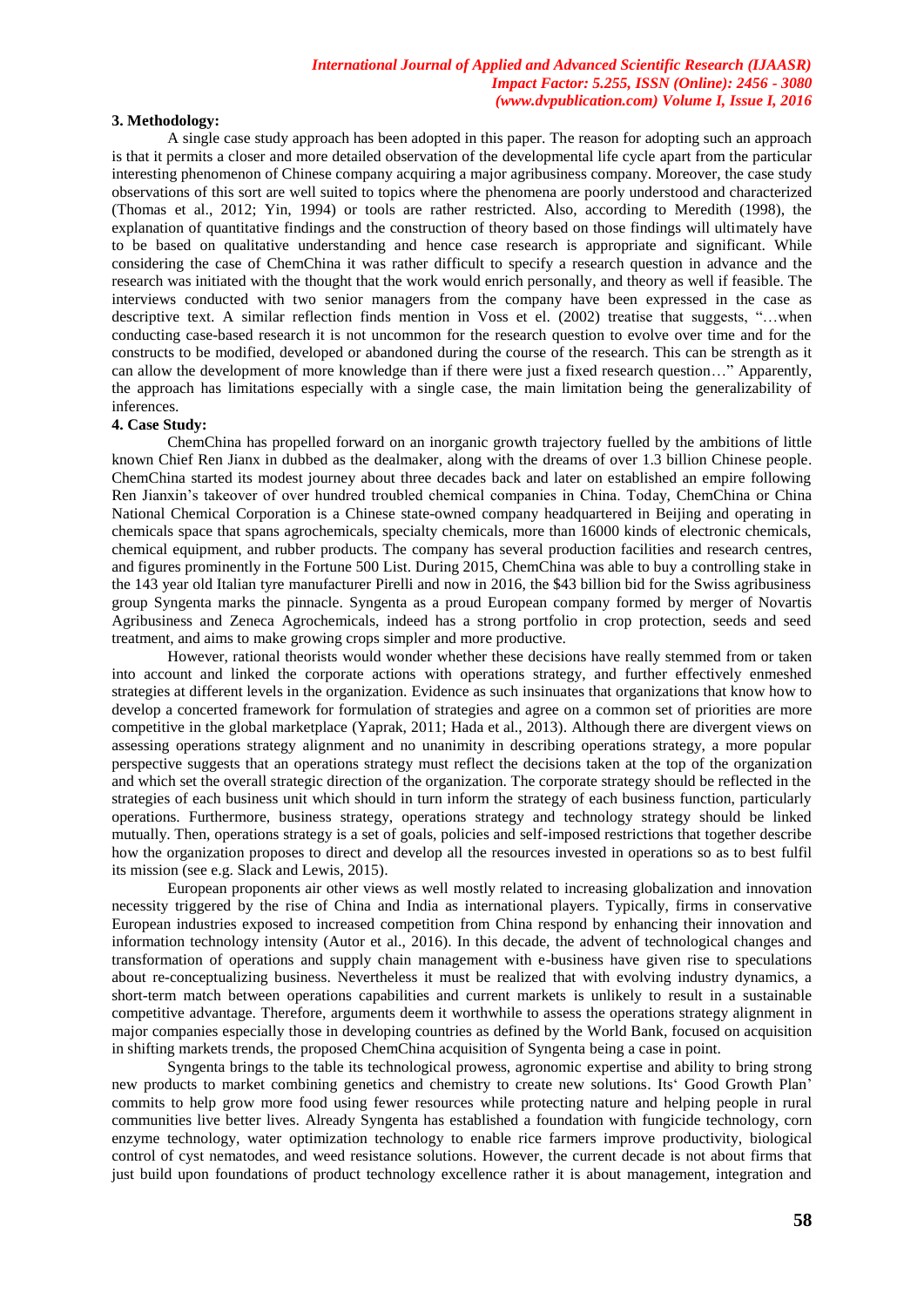development of assets and opportunities around the globe (Ortega et al., 2012; Kinyanjui et al., 2014). The prudent acceptance of the ChemChinabid by the Syngenta"s top management indicates that focusing entirely on technological development without effective strategy for exploiting the technology in a timely manner would have resulted in Syngenta being unable to sustain profitability. The challenge is now for ChemChina to percolate strategy and ensure a clear vision for the future by integrating the technology strategy with business strategy and operations strategy. ChemChina has undergone process reengineering and breaking down of traditional silo structures however they are yet to master the integration of operations over time to effectively manage the dynamic environment. The markets seem to demand operations to be both flexible and low cost and ChemChina will have to deal with technology adoption in developing countries and simultaneous value chain pressures in developed countries. Thus, the operations strategy would need to be realigned accordingly with the traditional flexibility/cost trade-off inherent in the scale, automation and integration dimensions of process technology and also the product/process matrix obviously under pressure.



#### Figure 1: Model to Comprehend Opportunity for ChemChina Operations

If successful, the proposed bid would open opportunities for ChemChina to transform itself from an externally neutral stageto being the best in the industry with a largely positive internally supportive operations role (Figure 1). However, ChemChina operations would have to actively develop resources from a long-term perspective with realization that Syngenta supplement is unlikely to produce the business results customarily. The initial step is to shift the focus from just technology base to a more service led service focus. ChemChina would have to then move away from the asset-based production-oriented manufacturing model. According to ChemChina General Manager, the e-commerce platform launched in November 2015, could herald the transformation. Also, since this acquisition is driven primarily by growth strategy, rather than cost cutting the focus is to strengthen the business portfolio, achieve world class operations status and actually add jobs for the wider society.The proposed format of ChemChina after acquiring Syngenta can be mapped as shown in the Figure 2 below so as to describe the operations strategy and emphasize what is required from the operations function and how attempt can be made with a set of choices in each decision area.

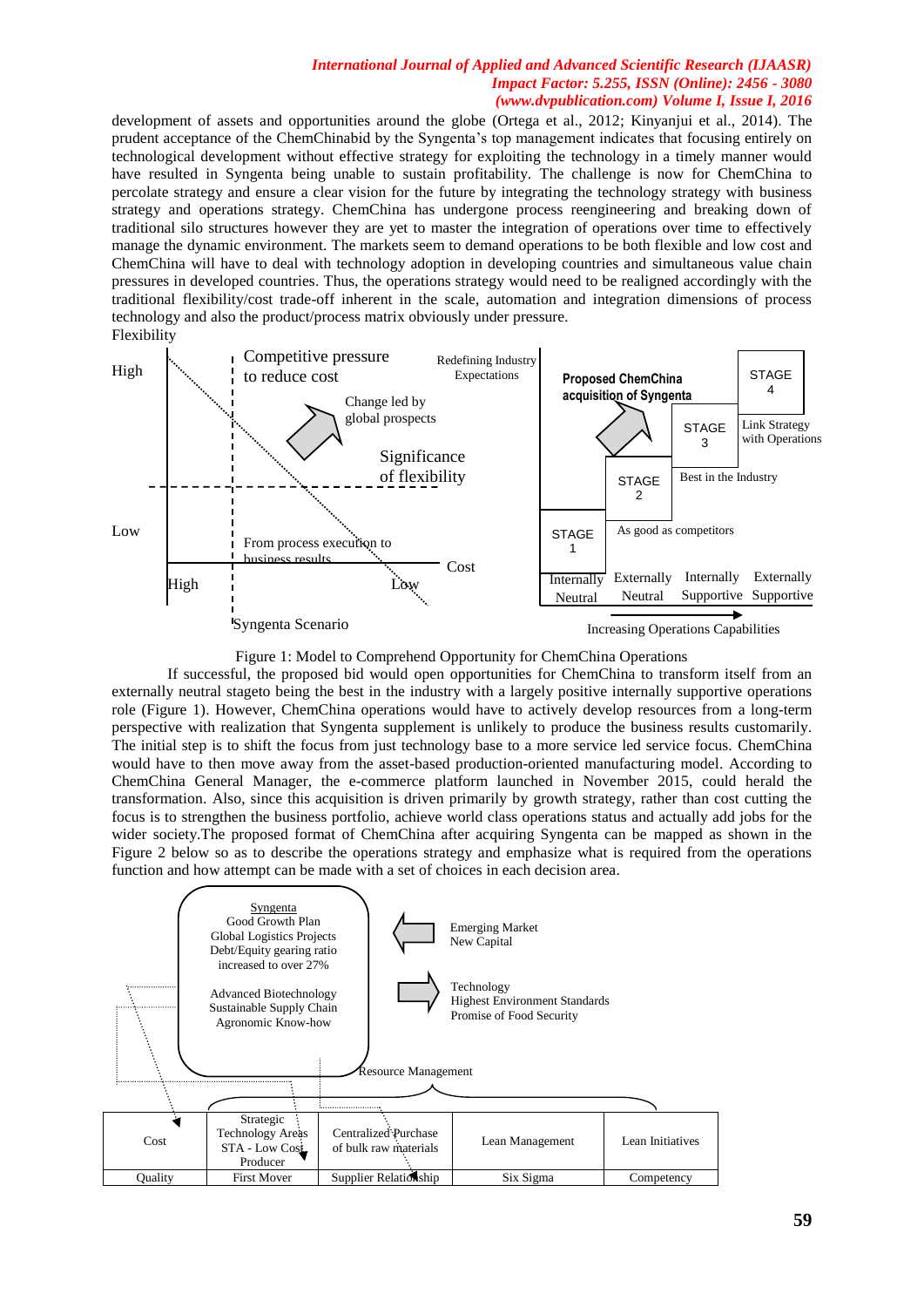|                           |                                                                      | Management;<br>Transparent<br>Procurement                   |                                                                           | Development;<br><b>EMS</b>                           |
|---------------------------|----------------------------------------------------------------------|-------------------------------------------------------------|---------------------------------------------------------------------------|------------------------------------------------------|
| On-time<br>Delivery       | R&D as<br>Investment<br>Building R&D<br>Team                         | Logistics System;<br>Vendor Managed<br><b>Inventory VMI</b> | Capacity Expansion<br>developing countries base,<br><b>Lead Strategy</b>  | Cross Cultural<br>Management:<br><b>Team Rewards</b> |
| Flexibility               | Localization of<br>key equipment                                     | Dynamic Scheduling;<br>Tracking                             | Digital Factory                                                           | Linking salary to<br>achievement                     |
|                           | Acquiring<br>Technology;<br>Innovation:<br>Patents $(20\% \uparrow)$ | Supplier Audits;<br>Green Purchasing                        | <b>ERP</b> System:<br>E-Commerce:<br>Zero Emissions:<br>Green Development | Local<br>Employment;<br><b>SHE</b> measures          |
| Competitive<br>Priorities | Technology<br>Strategy                                               | Purchasing and Supply<br>Chain Strategy                     | Structure and<br><b>Infrastructural Factors</b>                           | Strategic<br>Performance<br>Management               |

Market Demand

- **Competitiveness**
- Creation of Wealth
- Productivity
- Knowledge Building
- **Sustainability**

Figure 2: Proposed Configuration to Portray ChemChina Operations Strategy

Syngenta brings advanced biotechnology to ChemChina and would enable ChemChina to quickly introduce leading edge technology ahead of competitors. If reputation is established early on then the company would only need to maintain the lead and benefit as first mover.

Nevertheless, ChemChina needs to review the strategic technology areas (STA) after a period, thatis, the areas of functional technology expertise in the firm"s operations which give the firm an advantage in the marketplace for serving particular customer needs. As such the firm"s current and desired STAs are the basic building blocks that form the targets of technology investments. At the same time it is noteworthy that a wellexecuted localization strategy can go a long way in gaining foothold in the Chinese market.

The other areas more directly linked with operations strategy at ChemChina are the lean initiatives, ecommerce and environmental management. Syngenta would again add value by introducing concepts like supply chain sustainability and vendor managed inventory (VMI). Furthermore, the electronic platform enhances the prospects of direct selling that would result in large-scale disintermediation or elimination of middle-men in supply chain thus affording the possibility of gauging customers directly and making the organization more customer-oriented. The matrix indicates implications for operations strategy when the supply chain dimension is superimposed with the Syngenta acquisition. For example, the ongoing Chem China logistics systems projects have to be accelerated to improve on-time delivery and consequently gain market competitiveness. Purchasing has to be strengthened by centralization of bulk raw materials and the six sigma and lean practices stimulated to next level as they play an important role in efficiency increase, energy conservation, emission reduction and quality improvement. Also, in order to gain flexibility, Chem China can implement dynamic scheduling and digital factory models that are more effective. For instance, dynamic scheduling with real time response enables quick, feasible changes to schedule with due consideration to equipment constraints, material availability and batch dependencies.

The agronomic know-how of Syngenta permits capacity expansion with lead strategy and it would ensure that the company has adequate capacity to meet all demand. The operations resources comprehended with market requirements would lead to sustainable creation of wealth and assure food for the most populous nation in the world. However, the Chem China deal is not only about China"s demand for food security but also about aspirations to become a global player and therefore aligning the operations strategy is paramount.

# **5. Concluding Remarks:**

The case of Syngenta acquisition by ChemChina has certainly brought to fore the ambitions of China to become a business leader in multiple segments. However, whether these ambitions actually materialize in ChemChina Company depend to a large extent on whether the operations strategy is aligned systematically and decisive steps are taken by operations managers in clearly identified dimensions. The infused fresh capital and emerging market promise are truly irresistible for Syngenta and at the same time reassuring for the developing world. This case is currently at a critical juncture and success leads are still indistinct, even so, the purpose could be deemed served if the case can be utilized for MBA class discussion and the learning really fathomed.

- **6. References:**
	- 1. Autor, D., Dorn, D., Hanson, G.H., Pisano, G. and Shu, P. (2016) "Foreign competition and domestic innovation: Evidence from US patents" NBER Productivity, http://www.ddorn.net/papers/ADHPS-CompetitionAndInnovation, accessed 19 July 2016.
	- 2. Brooks, M. and Ritchie, P. (2005) "Trucking mergers and acquisitions in Canada and the U.S. since NAFTA' Transportation Journal, 44(3), 23-38.
	- 3. Clarke-Hill, C. and Robinson, T. (1996) "Acquisition experience of UK firms in the former East Germany" European Business Review, 96(6), 30-40.
	- 4. Du, X., Liu, H., Bao, L. and Huang, P. (2013) "Chinese cross-border mergers and acquisitions: strategic types, organizational factors and enterprise growth" Journal of Asia Business Growth, 7(2), 171-184.